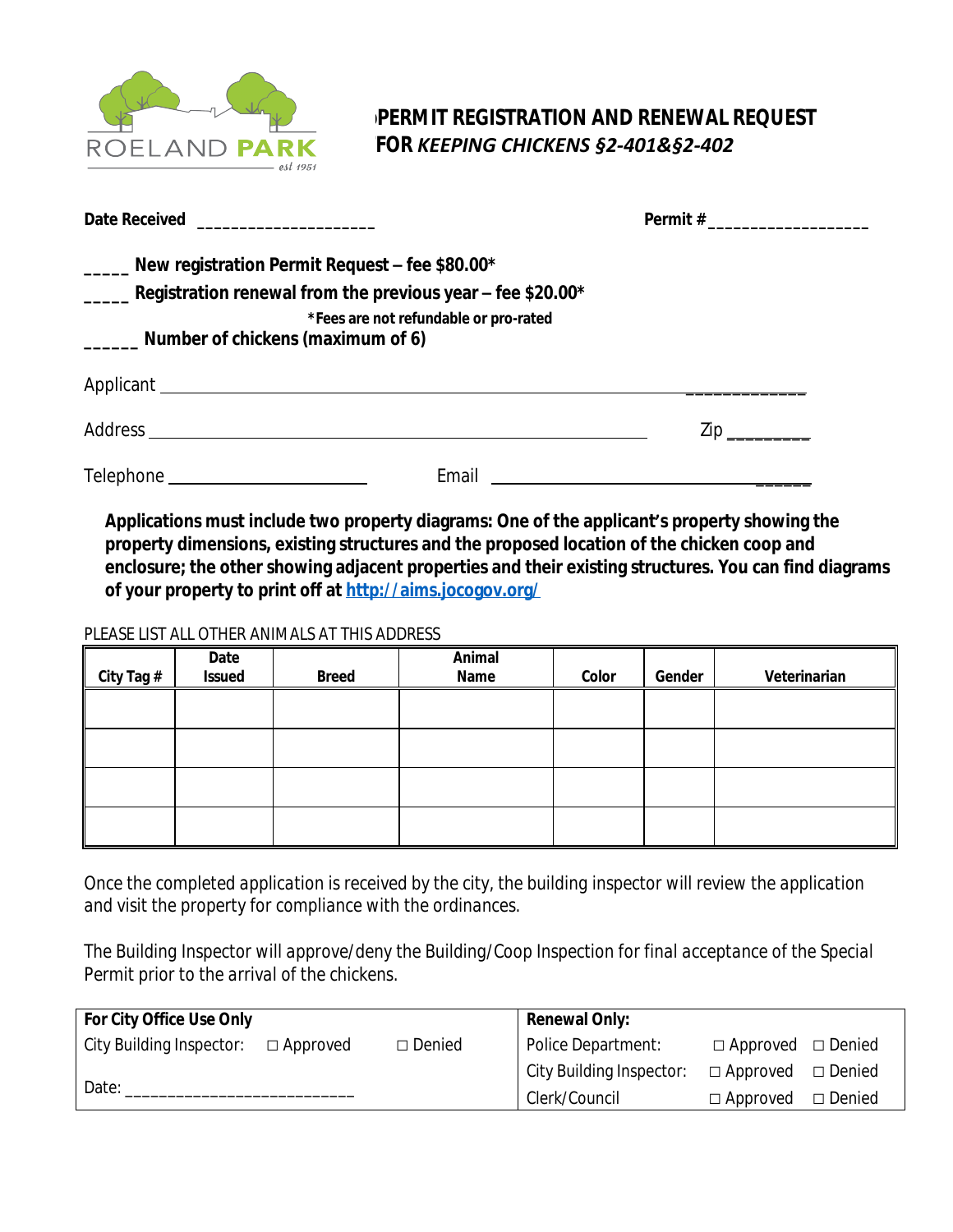## **ORDINANCE NO. 932**

## **AN ORDINANCE RELATING TO ANIMAL CONTROL AND REGULATIONS; AMENDING AND REPEALING EXISTING SECTIONS 2-401, 2-402, 2-411 AND2-412 OF THE CODE OF THE CITY OF ROELAND PARK, KANSAS**

## **BE IT ORDAINED BY THE GOVERNING BODY OF THE CITY OF ROELAND PARK, KANSAS:**

**SECTION 1.** Existing Section 2-401 of the Code of the City of Roeland Park, Kansas is hereby amended to read as

follows:

Sec. 2-401. - Registration and Fee.

- (a) Any person who keeps chickens in the City shall obtain a permit from the City prior to acquiring chickens.
- (b) The principal use of the person's property must be a single-family use dwelling or duplex-family dwelling as defined in Chapter 16.
- (c) The property must be occupied by the person requesting the permit.
- (d) Every owner of chickens over 16 weeks of age shall annually register with the City Clerk his or her name and address.

**SECTION 2.** Existing Section 2-402 of the Code of the City of Roeland Park, Kansas is hereby amended to read as follows:

Sec. 2-402. - Renewal of Registration

- (a) Renewal applications shall be approved by the City Clerk, unless a complaint from a contiguous neighbor has been filed with the City or its representatives. If complaints are received, renewal applications may only be approved by the City Council.
- (b) The City Council may refuse to renew or revoke a permit if, following a public hearing, it finds any of the following:
	- (1) The premises are being maintained in violation of any applicable law of the State of Kansas, or of the City.
	- (2) The premises are being maintained so as to be a public nuisance.
	- (3) The premises are being maintained so as to be detrimental to the health, safety or peace of mind of persons residing in the immediate vicinity.

It shall be the duty of the City Clerk or designated agent, upon receipt of the registration fee hereinbefore required to keep a record suitable for the registration of chickens, the time of the registration, the name of the owner or keeper, the number of the registration and the amount paid therefore.

The City Clerk shall deliver to the owner or keeper of the chickens a certificate in writing, stating that the person has registered the chickens and the number by which the chickens are registered.

**SECTION 3.** Existing Section 2-411 of the Code of the City of Roeland Park, Kansas is hereby amended to read as follows:

Sec. 2-411. - Unlawful Acts.

- (a) No person shall publicly slaughter any chicken.
- (b) It shall be unlawful for any person to keep chickens in violation of any provision of this article.
- (c) It shall be unlawful for any owner, renter or leaseholder of property to allow chickens to be kept on the property in violation of the provisions of this article.

**SECTION 4.** Existing Section 2-412 of the Code of the City of Roeland Park, Kansas is hereby amended to read as follows:

Sec. 2-412. - Enforcement